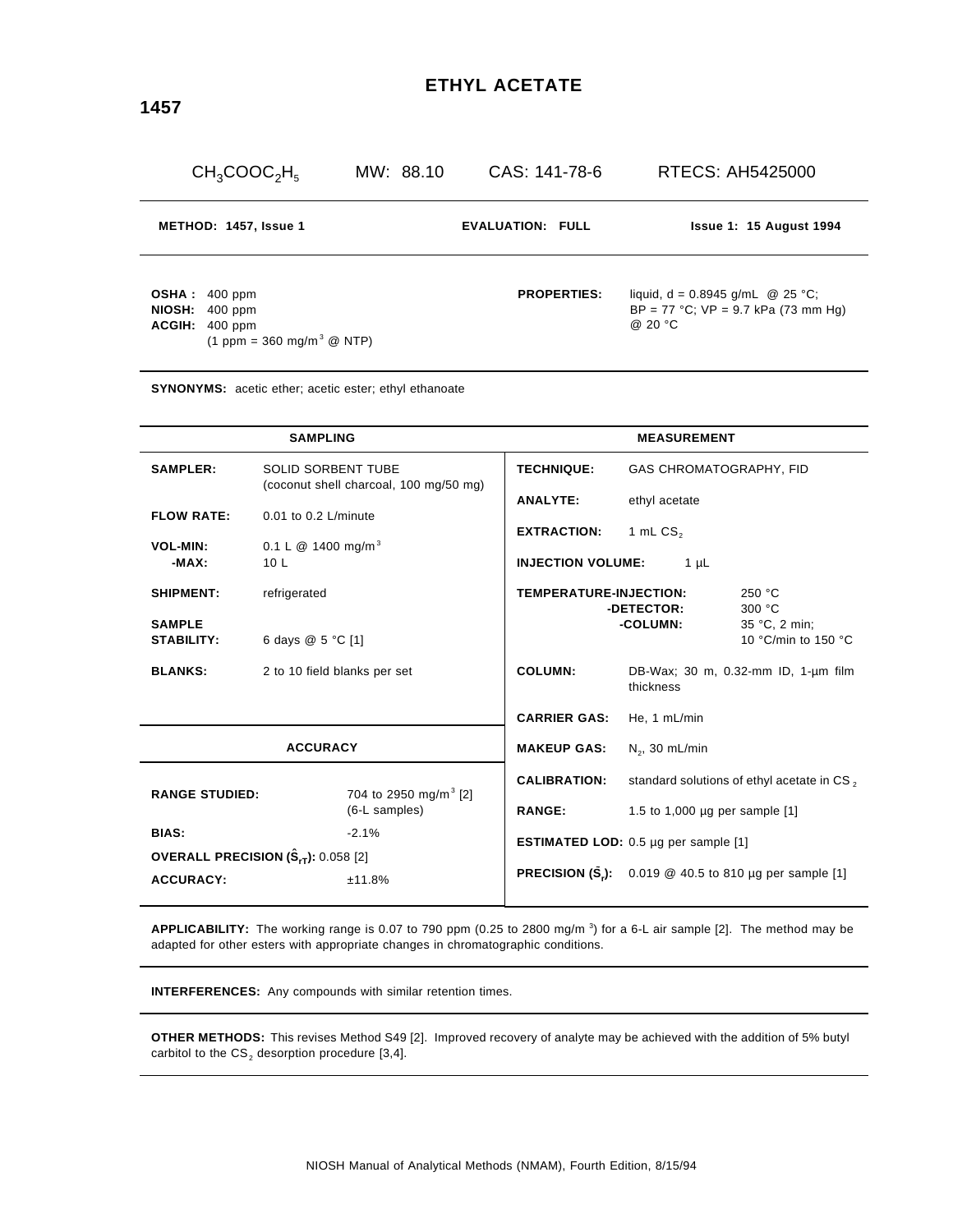### **REAGENTS:**

- 1. Carbon disulfide,\* chrom. grade.
- 2. Ethyl acetate, reagent grade.
- 3. Helium, purified.
- 4. Hydrogen, prepurified.
- 5. Air, filtered, compressed.
	- See SPECIAL PRECAUTIONS.

# **EQUIPMENT:**

- 1. Sampler: glass tube, 7 cm long, 6-mm OD, 4 mm ID, flame-sealed ends with plastic caps, containing two sections of activated (600 °C) coconut shell charcoal (front = 100 mg; back = 50 mg) separated by a 2-mm urethane foam plug. A silylated glass wool plug precedes the front section and a 3-mm urethane foam plug follows the back section. Pressure drop across the tube at 1 L/min airflow must be less than 3.4 kPa. Tubes are commercially available.
- 2. Personal sampling pump, 0.01 to 0.2 L/min, with flexible connecting tubing.
- 3. Refrigerant, bagged ("Blue Ice," or equivalent).
- 4. Gas chromatograph, FID, integrator and column (page 1457-1).
- 5. Vials, glass, 2-mL, PTFE-lined caps.
- 6. Syringes, 10-µL and other convenient sizes for preparing standards, readable to 0.1 µL.
- 7. Volumetric flasks, 10-mL.

**SPECIAL PRECAUTIONS:** Carbon disulfide is toxic and an acute fire and explosion hazard (flash point  $= -30$  °C.) Use only in a hood.

### **SAMPLING:**

- 1. Calibrate each personal sampling pump with a representative sampler in line.
- 2. Break the ends of the sampler immediately before sampling. Attach sampler to personal sampling pump with flexible tubing.
- 3. Sample at an accurately known flow rate between 0.01 and 0.2 L/min for a total sample size of 0.2 to 10 L.
- 4. Cap the samplers with plastic (not rubber) caps and pack securely for shipment with bagged refrigerant.

# **SAMPLE PREPARATION:**

- 5. Place the front and back sorbent sections of the sampler tube in separate vials. Discard the glass wool and foam plugs.
- 6. Add 1.0 mL CS<sub>2</sub> to each vial. Attach crimp cap to each vial. NOTE: Decane or other suitable internal standard at 0.1% v/v may be added at this step.
- 7. Allow to stand 30 min with occasional agitation.

# **CALIBRATION AND QUALITY CONTROL:**

- 8. Calibrate daily with at least six working standards over the range 8 to 1000 µg analyte per sample.
	- a. Add known amounts of analyte to CS  $_2$  in 10-mL volumetric flasks and dilute to the mark.
	- b. Analyze together with samples and blanks (steps 11 and 12).
	- c. Prepare calibration graph (peak area of analyte vs. mg ethyl acetate).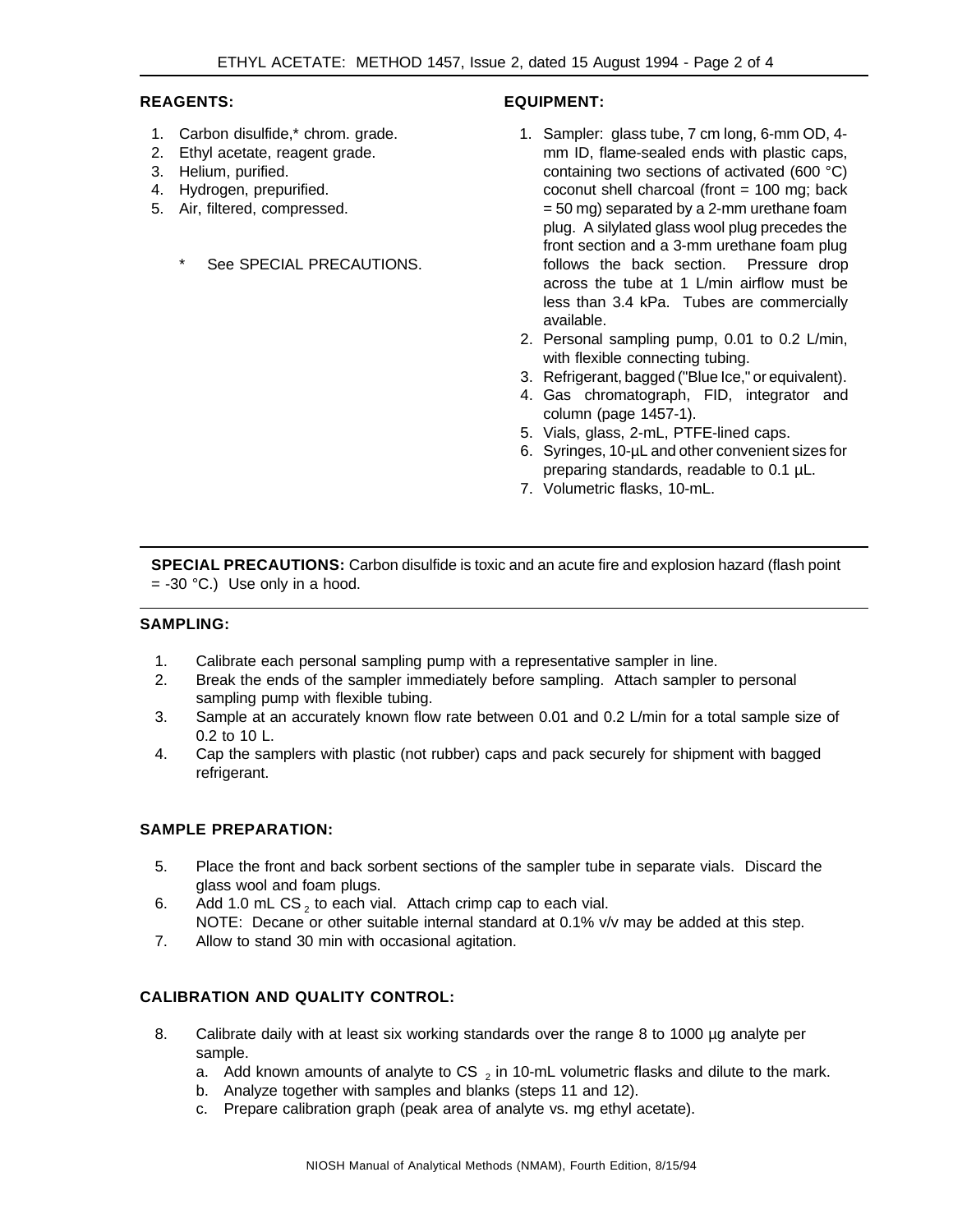- 9. Determine desorption efficiency (DE) at least once for each lot of charcoal used for sampling in the calibration range (step 8). Prepare three tubes at each of five concentrations plus three media blanks.
- 10. Determine desorption efficiency (DE) for each lot of charcoal tubes used for sampling in the calibration range (step 9).
	- a. Remove and discard back sorbent section of a media blank sampler.
	- b. Inject a known amount of calibration stock solution directly onto front sorbent section with a microliter syringe.
	- c. Cap the tube. Allow to stand overnight.
	- d. Desorb (steps 5 through 7) and analyze together with working standards (steps 11 and 12).
	- e. Prepare a graph of DE vs. µg ethyl acetate recovered.
- 11. Analyze three quality control blind spikes and three analyst spikes to insure that the calibration graph and DE graph are in control.

### **MEASUREMENT:**

12. Set gas chromatograph according to manufacturer's recommendations and to conditions given on page 1457-1. Inject sample aliquot manually using solvent flush technique or with autosampler.

NOTE: If peak area is above the linear range of the working standards, dilute with CS  $_{2}$ , reanalyze, and apply the appropriate dilution factor in calculations.

13. Measure peak area.

# **CALCULATIONS:**

14. Determine the mass,  $\mu$ g (corrected for DE), of ethyl acetate found in the sample front (W  $_{\ell}$ ) and back (W<sub>b</sub>) sorbent sections, and in the average media blank front (B  $_{\rm f}$ ) and back (B<sub>b</sub>) sorbent sections.

NOTE: If  $W_{b} > W_{f}$  10, report breakthrough and possible sample loss.

15. Calculate concentration, C, of ethyl acetate in the air volume sampled, V (L), at the sampling site:

$$
C = \frac{(W_f + W_b - B_f - B_b)}{V}
$$
,  $mg/m^3$ .

#### **EVALUATION OF METHOD:**

Method S49 [2] was evaluated over the range of 704 to 2950 mg/m  $^{-3}$  for 6-L samples at 23 °C and a pressure of 759 mm Hg. The overall sampling and analytical precision ( $\hat{\mathsf{S}}_{\sf r}$ ) was 0.058 with an average recovery of 97.9% and the breakthrough capacity was found to be 25 mg of ethyl acetate [5]. The method was updated later for a lower range (40.5 to 810 µg/sample) with a capillary column [1]. Desorption efficiencies ranged from 44.5% to 87.5% with an analytical precision ( $S<sub>r</sub>$ ) of 0.058. Samples of ethyl acetate on coconut charcoal are stable for 6 days at 5 °C with a recovery of 91.0% based on samples analyzed immediately after collection [1].

#### **REFERENCES:**

- [1] S.M. Pendergrass, Ethyl Acetate Method Development (unpublished report), NIOSH/MRSB, 1990, NIOSH Seq. Report 7716-F (unpublished, Feb. 5, 1993).
- [2] NIOSH Manual of Analytical Methods, 2nd ed., V. 2, S49, U.S. Dept. of Health, Education, and Welfare, Publ. (NIOSH) 77-157B (1977).